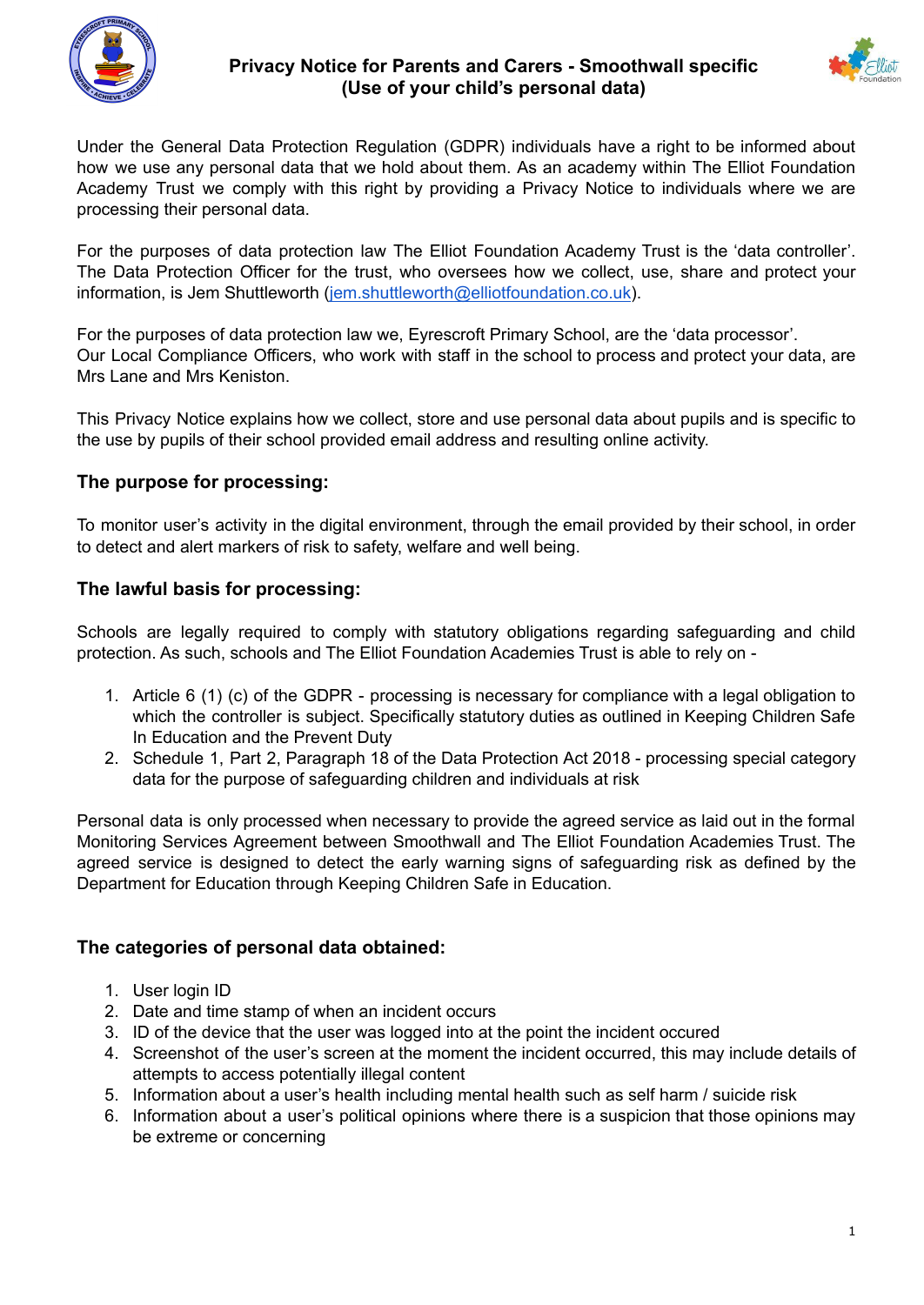

## **Privacy Notice for Parents and Carers - Smoothwall specific (Use of your child's personal data)**



Smoothwall will only capture user activity where a marker of suspected inappropriate activity or behaviour, which may impact the welfare and wellbeing of an individual or is illegal, is detected. Smoothwall does not record all user activity nor capture details of apparently benign activity.

Smoothwall does not record the name of the user. User login IDs are assigned by the school and it is the responsibility of the school to ensure that all documentation that links user login IDs to individuals is held securely and treated confidentially.

Smoothwall monitoring of user activity is mandatory for all those with a school provided email address.

#### **How Smoothwall store this personal data:**

- 1. All recorded data is held on dedicated servers located in an ISO 27001 accredited data centre
- 2. Recorded data is primarily held in the UK, and may be accessed by Smoothwall Inc in the USA. Any transfer of data to the USA is adequately protected by ensuring that there is an appropriate contract in place or that the party to which the data is being sent meets a specified privacy standard
- 3. All Smoothwall Behaviour Analysts operate from a UK based, physically secure, ISO 27001 accredited laboratory

#### **The retention periods for this personal data:**

- 1. Smoothwall will retain screenshots and reports for up to 15 months from the date of an incident
- 2. The Elliot Foundation Academies Trust will retain screenshots / reports for 6 months from the date of an incident
- 3. The Elliot Foundation Academies Trust will retain reports from subsequent investigation for no longer than is necessary to support any ongoing process including, but not limited to, criminal proceedings
- 4. The Elliot Foundation Academies Trust retains data about pupils in line with statutory timeframes and no longer than is necessary

#### **Who we share this data with:**

We do not share information about your child with any third party unless the law and our policies allow us to do so.

Where it is legally required or necessary in response to a cause for concern (and it complies with data protection law) we may share this personal information about your child with:

- 1. Police forces, courts and tribunals
- 2. National Health Service
- 3. Local Authority identified departments

#### **Requesting access to your child's personal information:**

Individuals have a right to make a 'subject access request' (SAR) to gain access to personal information that the school holds about them.

Parents/carers can make a request with respect to your child's data where the child is not considered mature enough to understand their rights over their own data (usually under the age of 12).